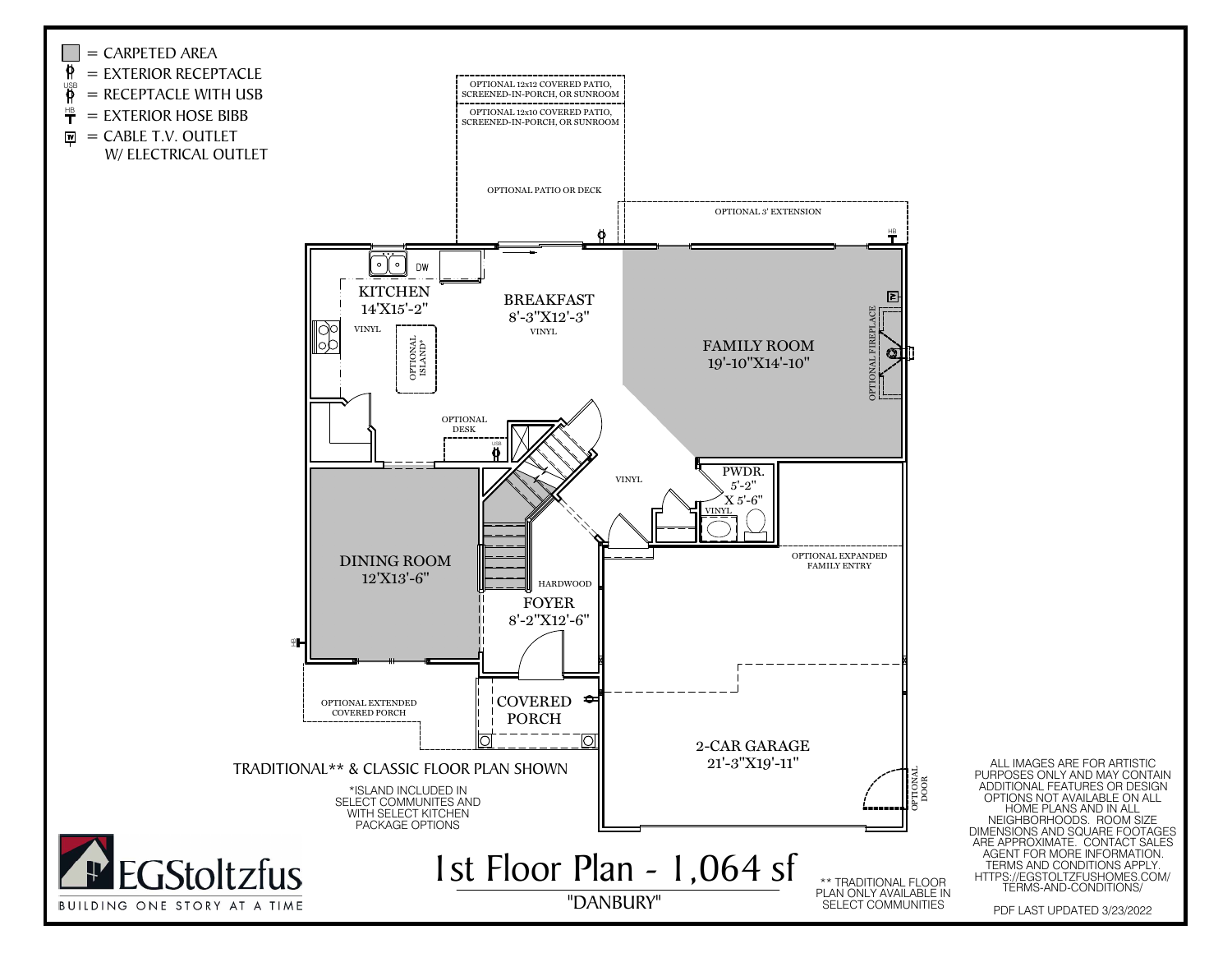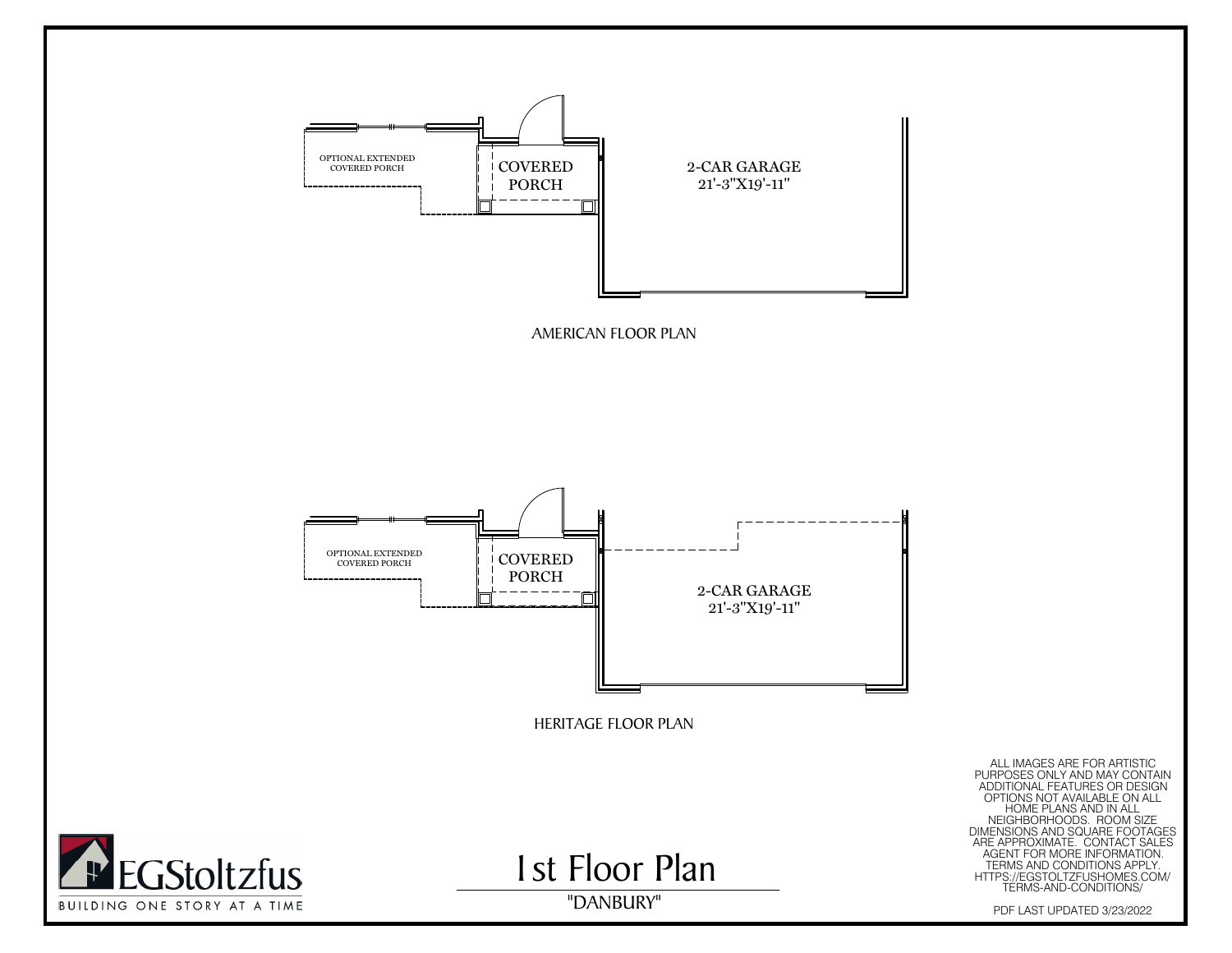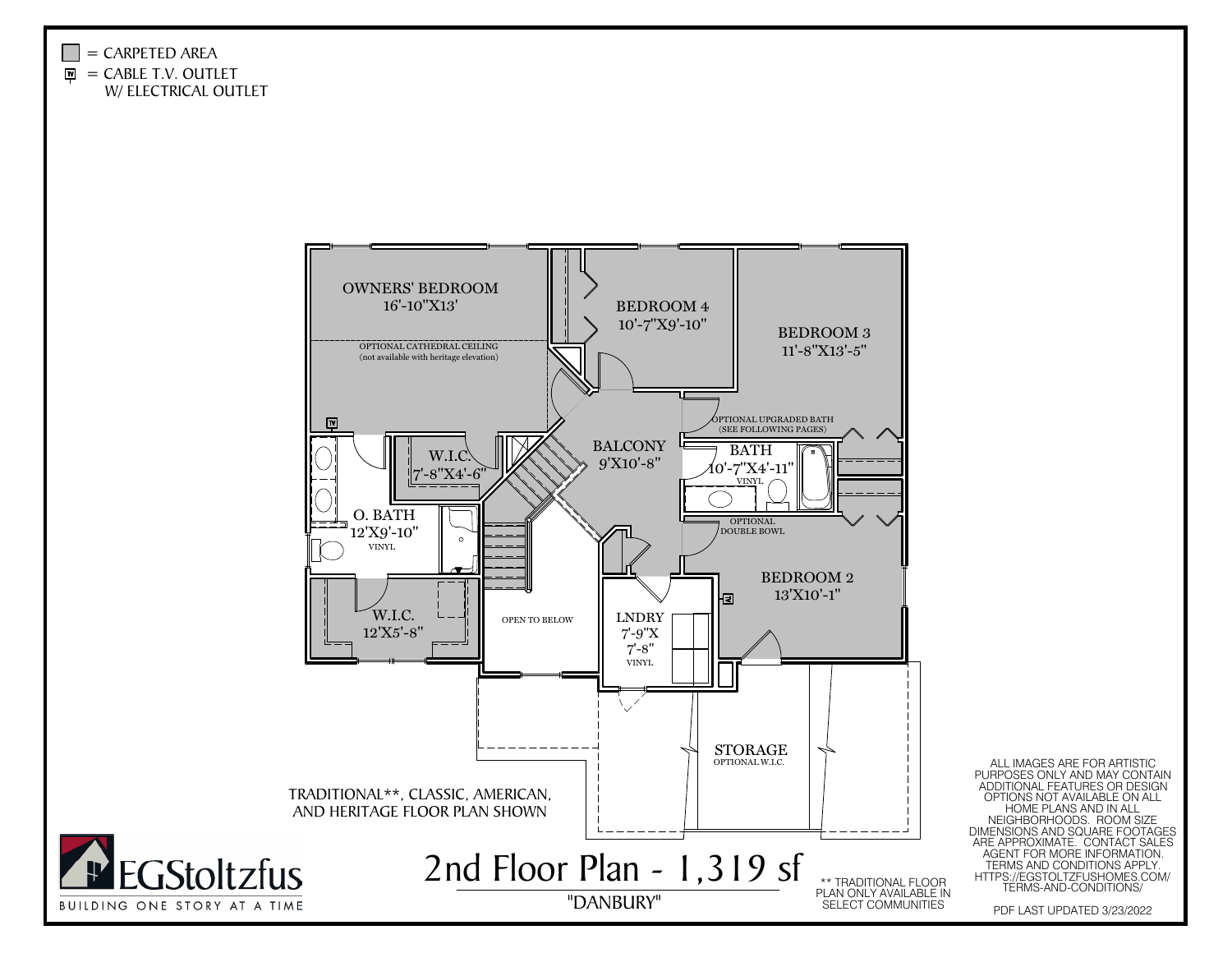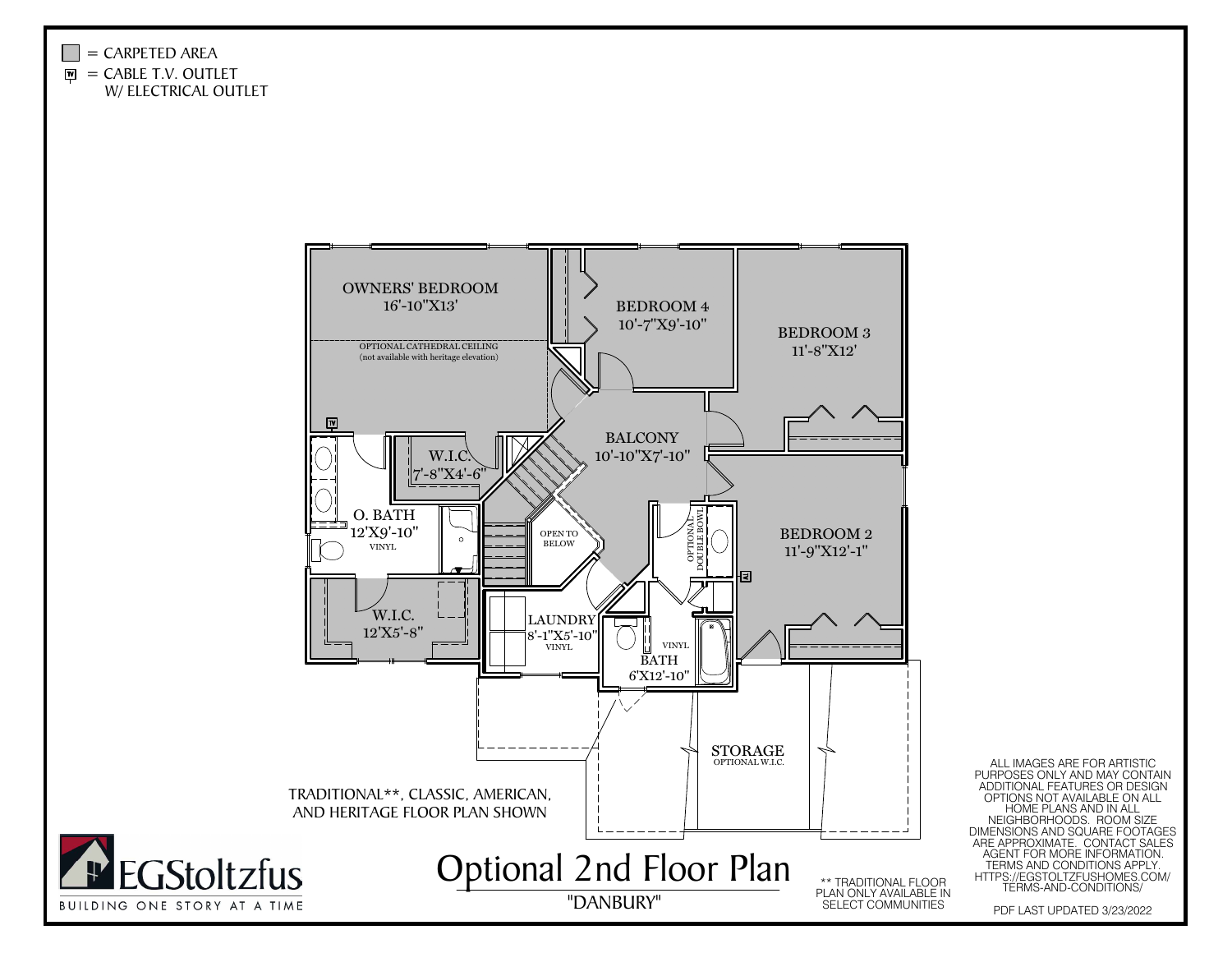









"DANBURY" ALL IMAGES ARE FOR ARTISTIC PURPOSES ONLY AND MAY CONTAIN ADDITIONAL FEATURES OR DESIGN OPTIONS NOT AVAILABLE ON ALL HOME PLANS AND IN ALL NEIGHBORHOODS. ROOM SIZE DIMENSIONS AND SQUARE FOOTAGES ARE APPROXIMATE. CONTACT SALES AGENT FOR MORE INFORMATION. TERMS AND CONDITIONS APPLY. HTTPS://EGSTOLTZFUSHOMES.COM/ TERMS-AND-CONDITIONS/ PDF LAST UPDATED 3/23/2022





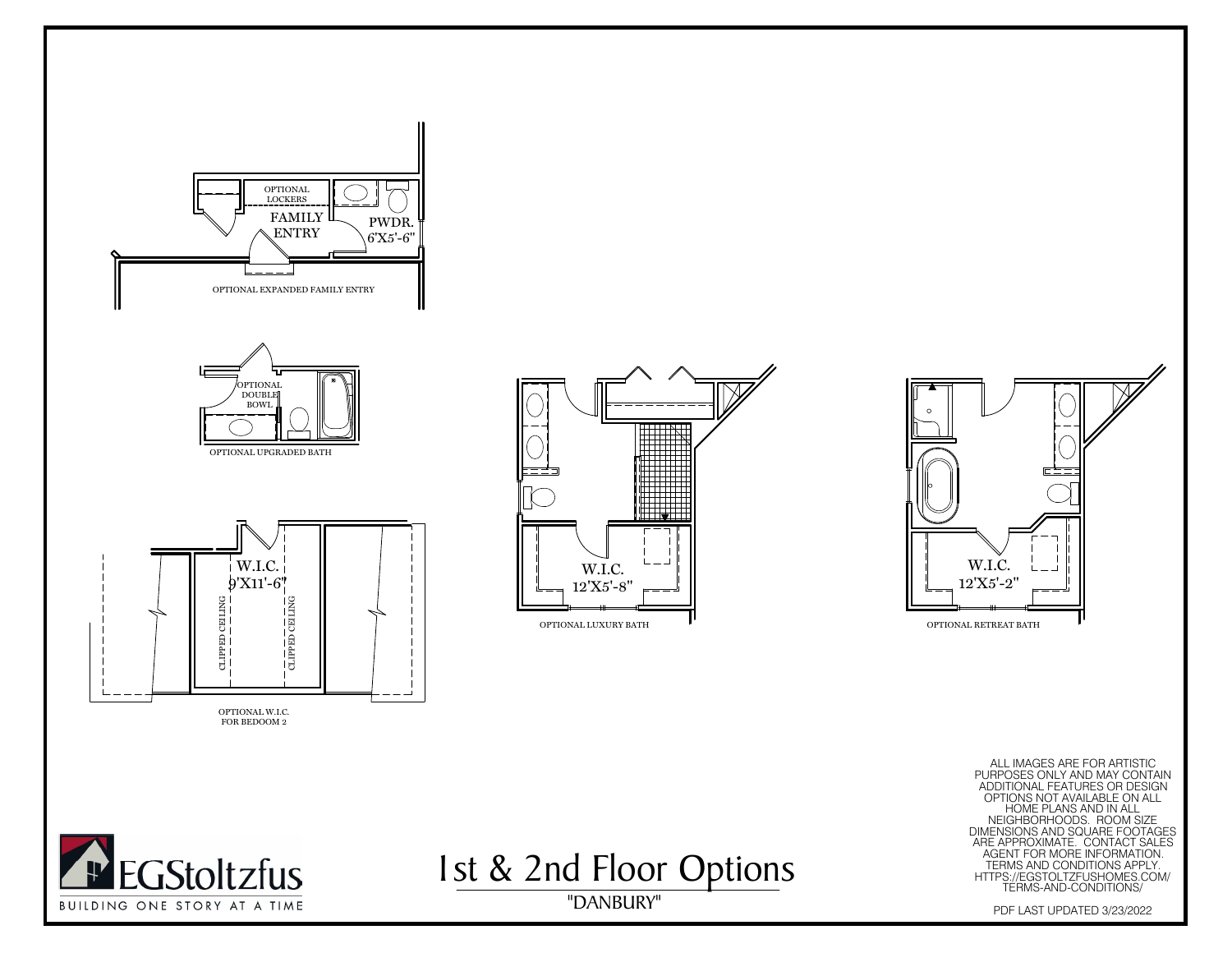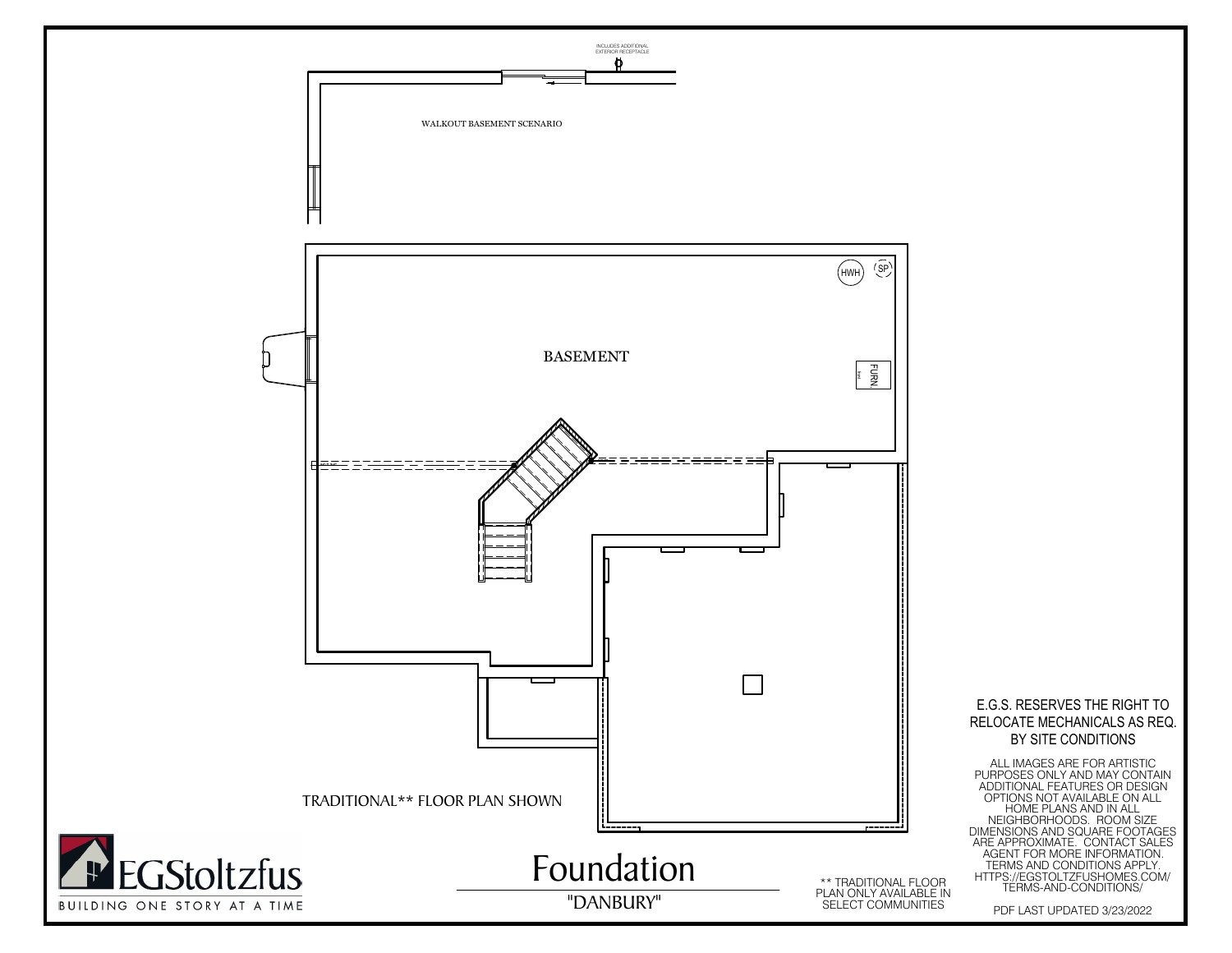

GPIT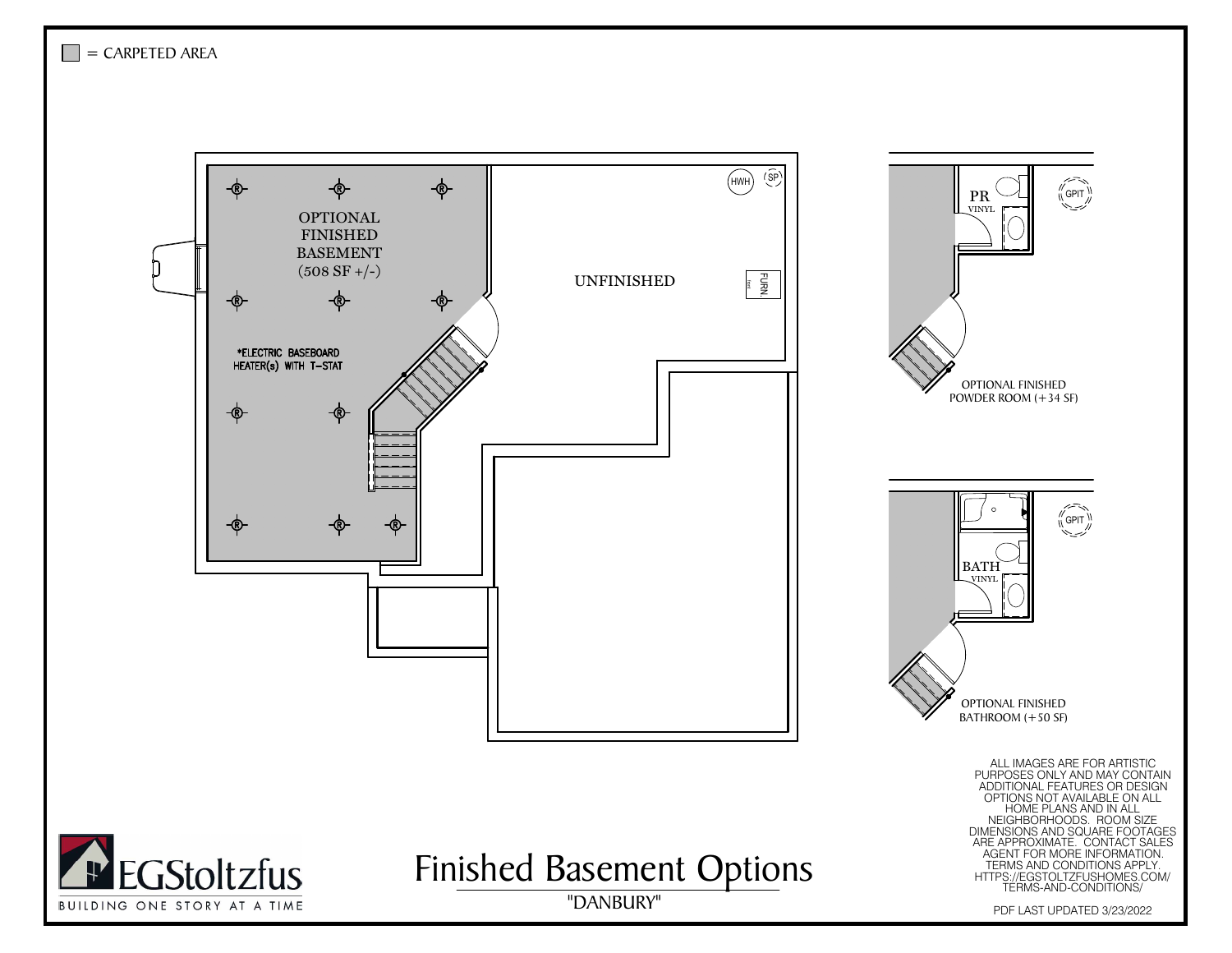